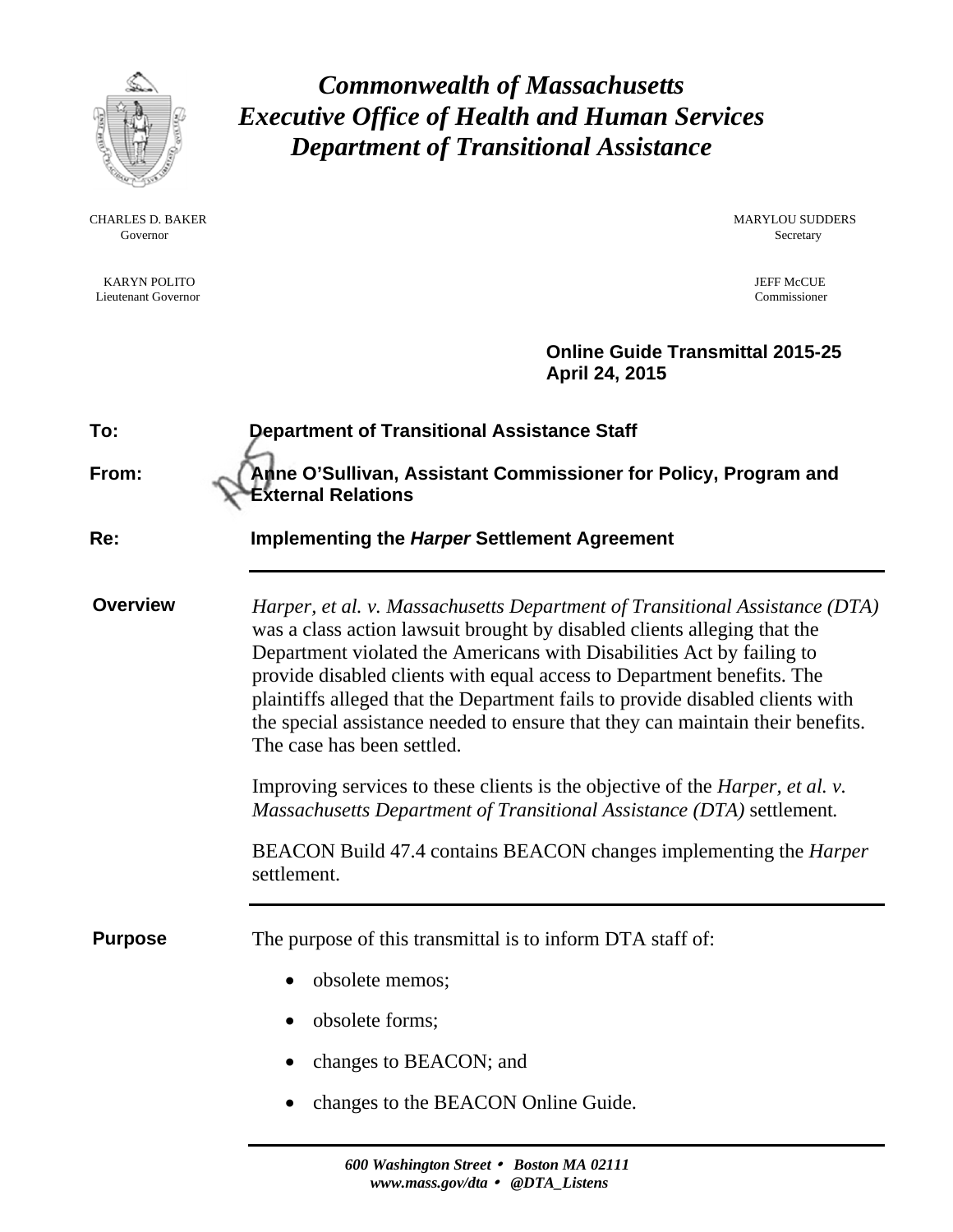|                                                                                                                                                                                                                                                                             | OM 2015-25<br>Page 2 |
|-----------------------------------------------------------------------------------------------------------------------------------------------------------------------------------------------------------------------------------------------------------------------------|----------------------|
| The Online Guide chapter: Americans with Disabilities Act (ADA) that<br>appears in the Services book in TAFDC, EAEDC and SNAP topics has been<br>deleted. The new Harper and the Americans with Disabilities Act (ADA)<br>book will now appear in the Cross Programs topic. |                      |
| The following Operations Memos are now obsolete:                                                                                                                                                                                                                            |                      |
| 2014-6 – TAFDC, EAEDC and SNAP – Accommodation Designation<br>$\bullet$<br>on BEACON,                                                                                                                                                                                       |                      |
| 2013-64 Auxiliary Aids: Harper, et al. v. Massachusetts Department<br>$\bullet$<br>of Transitional Assistance,                                                                                                                                                              |                      |
| 2013-25 TAFDC, EAEDC and SNAP – Harper, et al. v. Massachusetts                                                                                                                                                                                                             |                      |

- $\bullet$  2013-25 *TA*. *Department of Transitional Assistance (DTA): Posting of Proposed Settlement*, and
- 2010-30 *Department Obligations Under the Americans With Disabilities Act (ADA): TAFDC, EAEDC and SNAP*.

**Obsolete Form** 

**Purpose (continued)**

**Obsolete Memos** 

The following form is now obsolete:

ADA-1 *Request for an ADA Accommodation*.

| <b>Deleted BEACON</b><br><b>Online Guide</b><br><b>Books</b> | <b>Topic:</b><br><b>Book:</b><br><b>Chapter:</b> | <b>TAFDC</b><br><b>Services</b><br>Americans with Disabilities Act (ADA)      |
|--------------------------------------------------------------|--------------------------------------------------|-------------------------------------------------------------------------------|
|                                                              | <b>Topic:</b><br><b>Book:</b>                    | <b>EAEDC</b><br><b>Services</b>                                               |
|                                                              | <b>Chapter:</b>                                  | <b>Americans with Disabilities Act</b>                                        |
|                                                              | <b>Topic:</b>                                    | <b>SNAP</b>                                                                   |
|                                                              | <b>Book:</b><br><b>Chapter:</b>                  | <b>Services</b><br>Americans with Disabilities Act (ADA)                      |
| <b>New BEACON</b><br><b>Online Guide</b><br><b>Book</b>      | <b>Topic:</b><br><b>Book:</b>                    | <b>Cross Programs</b><br>Harper and the Americans with Disabilities Act (ADA) |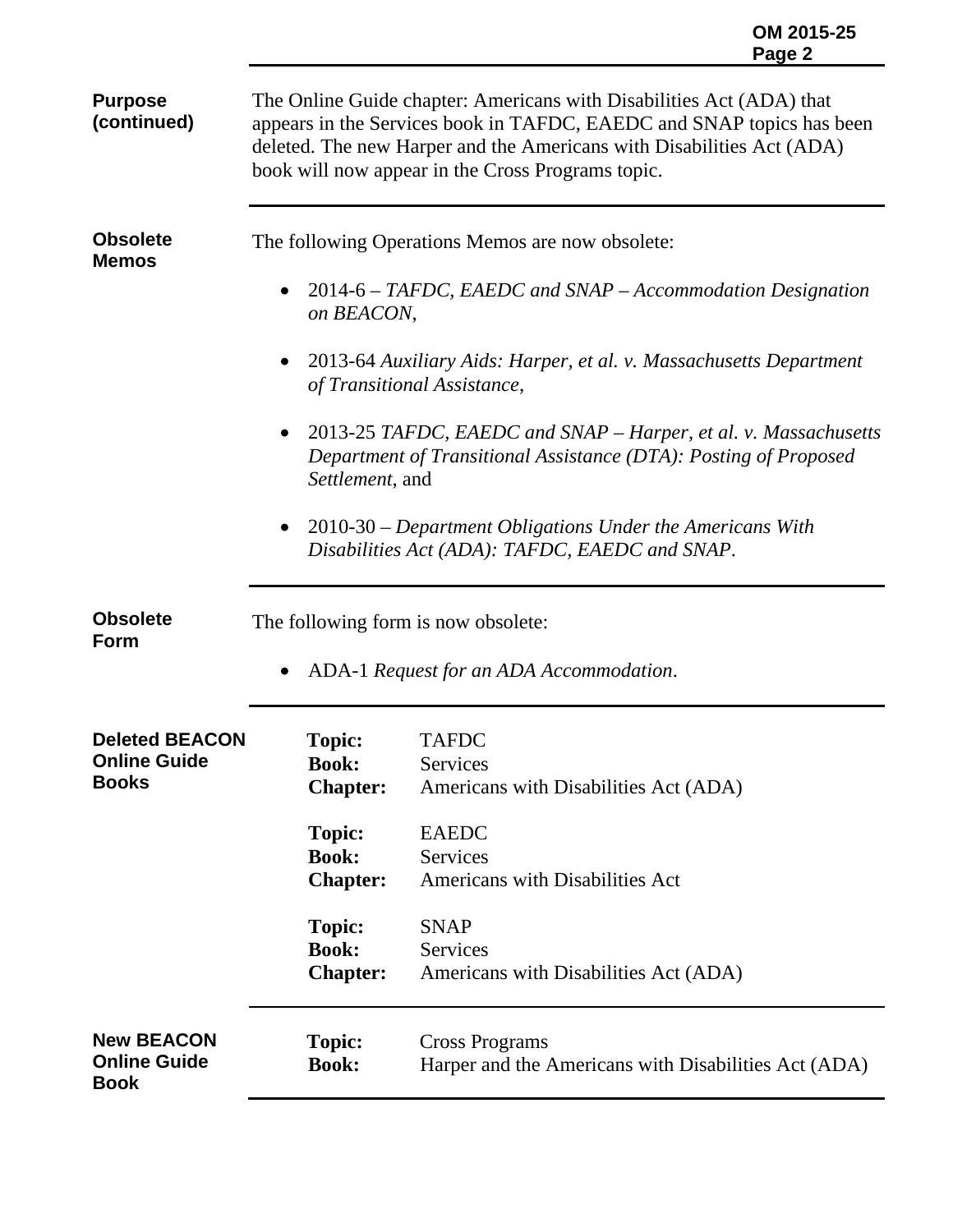| <b>Updated</b><br><b>BEACON Online</b><br>Guide<br><b>Books/Pages</b> | <b>Topic:</b><br><b>Book:</b><br><b>Chapter:</b><br>Page: | Business Process Redesign (BPR)<br>Procedures (BPR)<br><b>Phone Procedures</b><br>Responding to Callers Requesting Assistance Due to a<br>Disability        |
|-----------------------------------------------------------------------|-----------------------------------------------------------|-------------------------------------------------------------------------------------------------------------------------------------------------------------|
|                                                                       | <b>Topic:</b><br><b>Book:</b><br><b>Chapter:</b><br>Page: | Business Process Redesign (BPR)<br>Procedures (BPR)<br><b>Phone Procedures</b><br>Responding to ADA Accommodation Icon                                      |
|                                                                       | <b>Topic:</b><br><b>Book:</b><br><b>Chapter:</b><br>Page: | Business Process Redesign (BPR)<br>Procedures (BPR)<br><b>Front Office Procedures</b><br>Responding to Clients Requesting Assistance Due to a<br>Disability |
|                                                                       | <b>Topic:</b><br><b>Book:</b><br><b>Chapter:</b><br>Page: | <b>SNAP</b><br><b>Application Processing</b><br><b>SNAP Application Processing</b><br><b>SNAP Application Processing Introduction</b>                       |
|                                                                       | <b>Topic:</b><br><b>Book:</b><br><b>Chapter:</b><br>Page: | <b>SNAP</b><br><b>Application Processing</b><br><b>SNAP Application Processing</b><br>The Application Interview                                             |
|                                                                       | <b>Topic:</b><br><b>Book:</b><br><b>Chapter:</b><br>Page: | <b>SNAP</b><br><b>Application Processing</b><br>Web Application<br>Web Application Workflow                                                                 |
|                                                                       | <b>Topic:</b><br><b>Book:</b><br>Page:                    | <b>Cross Programs</b><br><b>Request for Assistance (RFA)</b><br>Request for Assistance (RFA) Introduction                                                   |
|                                                                       | <b>Topic:</b><br><b>Book:</b><br>Page:                    | <b>Cross Programs</b><br><b>Request for Assistance (RFA)</b><br><b>Application (RFA)</b>                                                                    |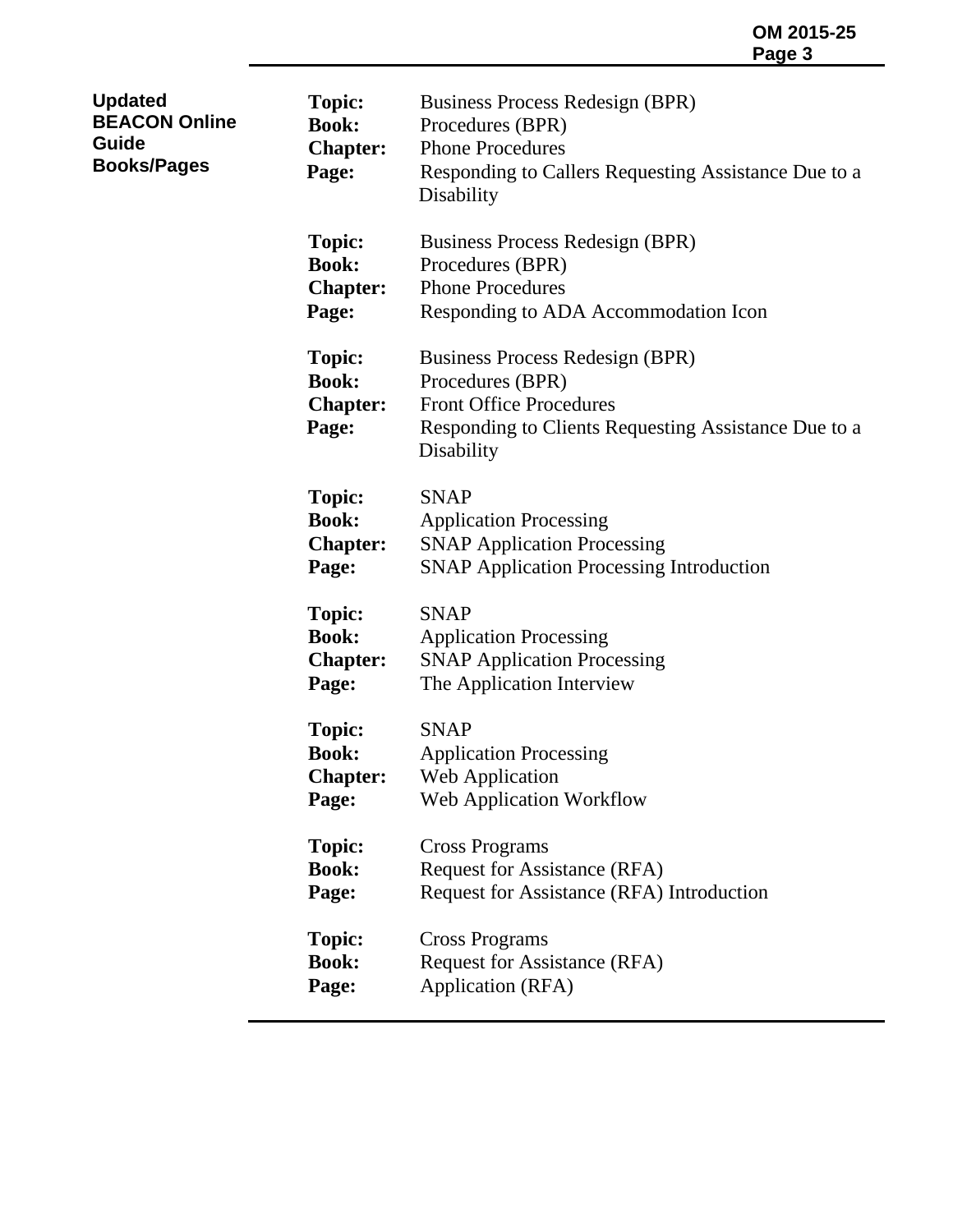| <b>Updated</b><br><b>BEACON Online</b><br>Guide<br><b>Books/Pages</b><br>(continued) | <b>Topic:</b><br><b>Book:</b><br><b>Chapter:</b><br>Page: | <b>Cross Programs</b><br>Applications<br><b>EAEDC</b> Application Interview<br>Concluding the Application Interview                            |
|--------------------------------------------------------------------------------------|-----------------------------------------------------------|------------------------------------------------------------------------------------------------------------------------------------------------|
|                                                                                      | <b>Topic:</b><br><b>Book:</b><br><b>Chapter:</b><br>Page: | <b>Cross Programs</b><br>Applications<br><b>TAFDC</b> Application Interview<br>Concluding the Application Interview                            |
|                                                                                      | <b>Topic:</b><br><b>Book:</b><br><b>Chapter:</b><br>Page: | <b>Cross Programs</b><br>Appointments<br><b>EAEDC</b> Appointments<br>Missed Eligibility Interviews EAEDC                                      |
|                                                                                      | <b>Topic:</b><br><b>Book:</b><br><b>Chapter:</b><br>Page: | <b>Cross Programs</b><br>Appointments<br><b>TAFDC</b> Appointments<br>Missed Eligibility Interviews TAFDC                                      |
|                                                                                      | <b>Topic:</b><br><b>Book:</b><br><b>Chapter:</b><br>Page: | <b>TAFDC</b><br>Basic Case Activities & Maintenance<br><b>Views</b><br><b>Views Overview</b>                                                   |
|                                                                                      | <b>Topic:</b><br><b>Book:</b><br><b>Chapter:</b><br>Page: | <b>EAEDC</b><br>Basic Case Activities & Maintenance<br><b>Views</b><br><b>Views Overview</b>                                                   |
|                                                                                      | <b>Topic:</b><br><b>Book:</b><br><b>Chapter:</b><br>Page: | <b>TAFDC</b><br><b>Program Nonfinancial Requirements</b><br>Disability<br><b>Disability Pages Functionality</b>                                |
|                                                                                      | <b>Topic:</b><br><b>Book:</b><br><b>Chapter:</b><br>Page: | <b>EAEDC</b><br><b>Program Nonfinancial Requirements</b><br>Disability<br><b>Disability Pages Functionality</b>                                |
|                                                                                      | <b>Topic:</b><br><b>Book:</b><br><b>Chapter:</b><br>Page: | <b>TAFDC</b><br><b>Program Nonfinancial Requirements</b><br>Extension of Benefits Beyond the 24-Month Period<br><b>Extensions Introduction</b> |